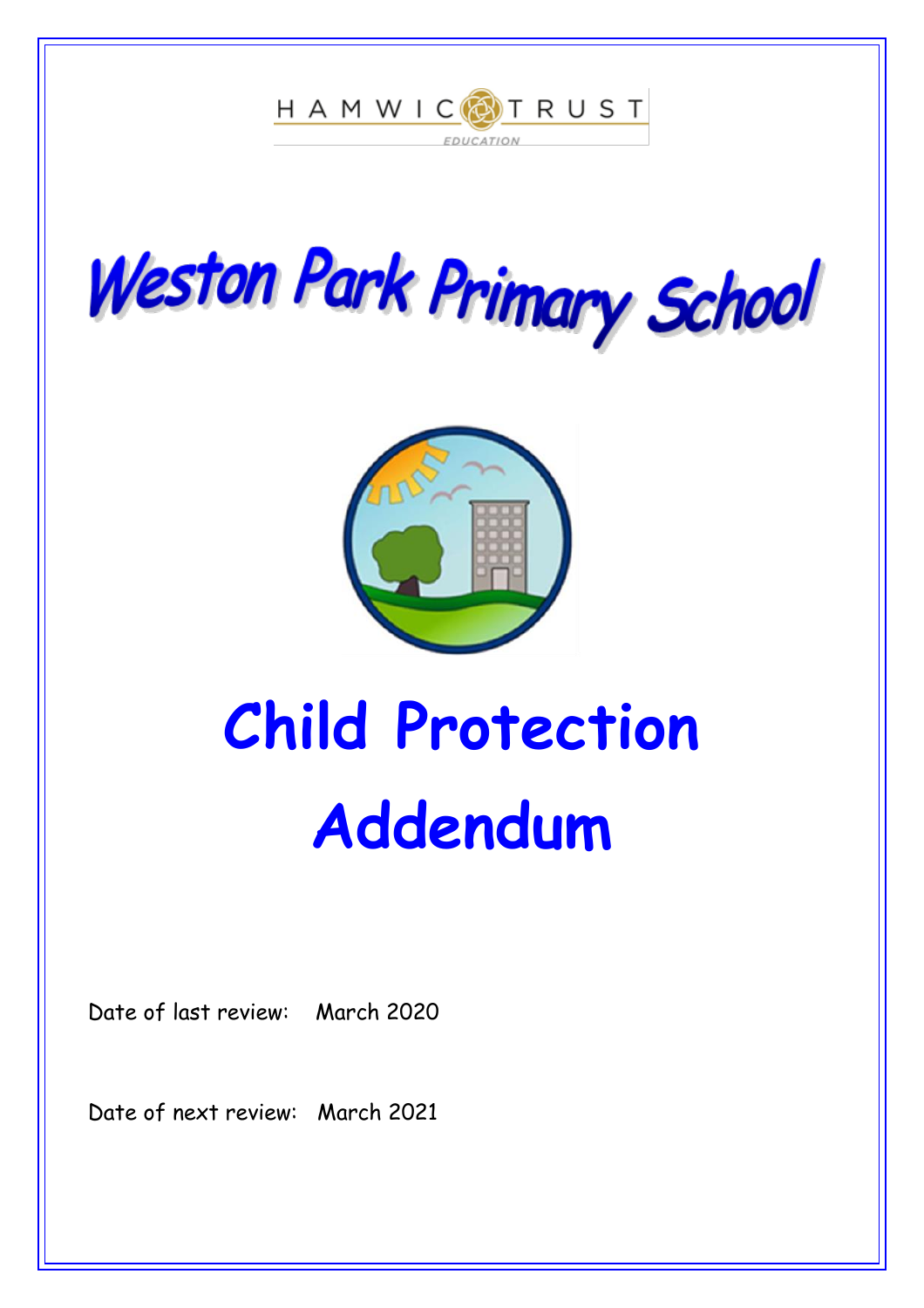## Context

From 20th March 2020 parents were asked to keep their children at home, wherever possible, and for schools to remain open only for those children of workers critical to the COVID-19 response - who absolutely need to attend.

Schools and all childcare providers were asked to provide care for a limited number of children - children who are vulnerable, and children whose parents are critical to the COVID-19 response and cannot be safely cared for at home.

This addendum will be updated as/when government guidance is updated

This addendum of the Weston Park Primary School Safeguarding, and Child Protection policy contains details of our individual safeguarding arrangements in the following areas: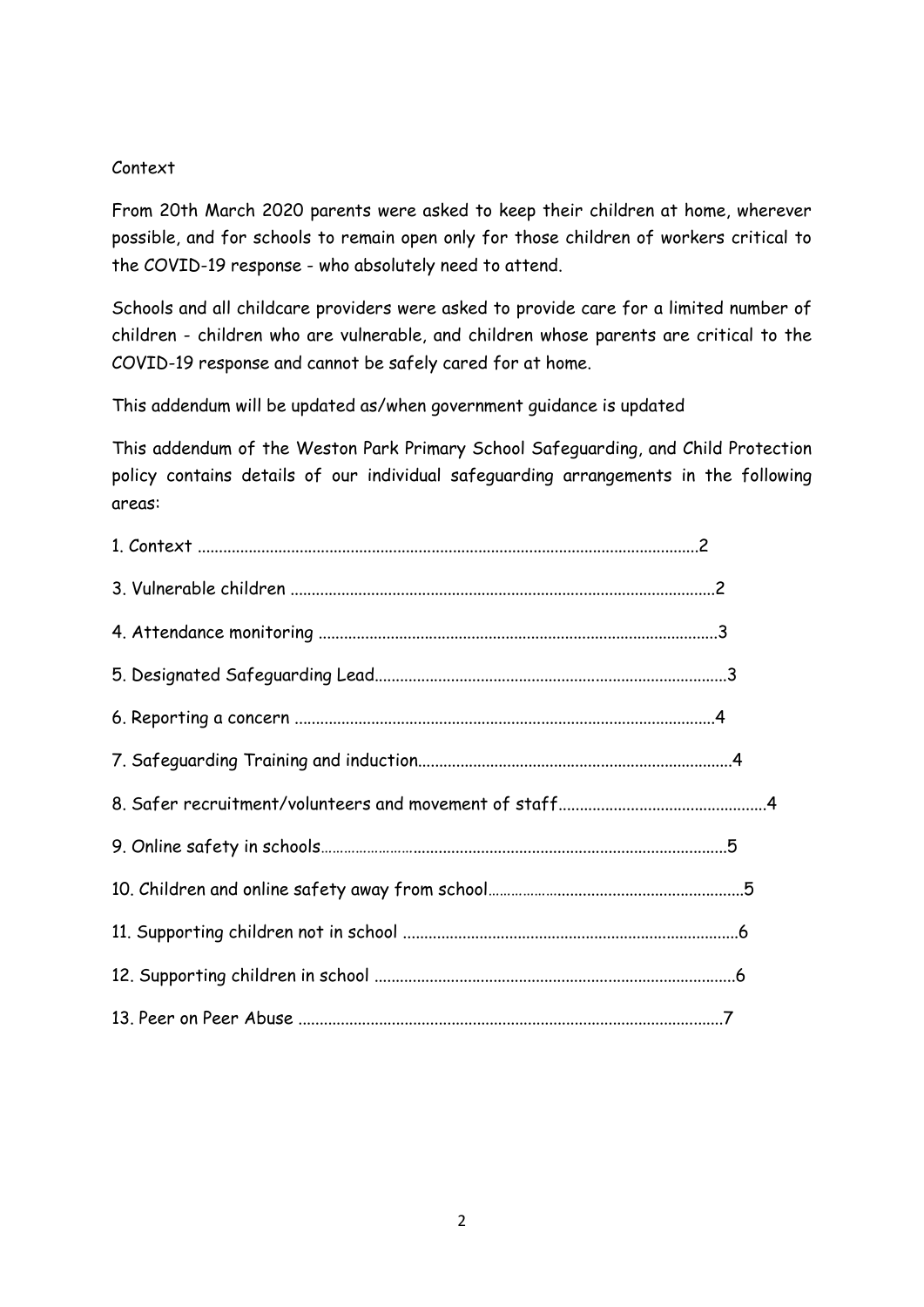## **Key Contacts**

|                                | Name                 | <b>Contact Information</b>    |
|--------------------------------|----------------------|-------------------------------|
| Headteacher                    | James Wiltshire      | head@weston-park.org.uk       |
| Lead DSL                       | Nicki Windle         | n.windle@weston-park.org.uk   |
| <b>Deputy DSLs</b>             | Lucy Phillips        | l.phillips@weston-park.org.uk |
|                                | Cara Newman          | c.newman@weston-              |
|                                |                      | park.org.uk                   |
| <b>Trust Safeguarding Lead</b> | Louise Adams         |                               |
| <b>CEO</b>                     | <b>Robert Farmer</b> |                               |

## **Vulnerable children**

Vulnerable children include those who have a social worker and those children and young people up to the age of 25 with education, health and care (EHC) plans. Those who have a social worker include children who have a Child Protection Plan, a Child in Need Plan and those who are looked after by the Local Authority.

A child may also be deemed to be vulnerable if they have been assessed as being in need or otherwise meet the definition in section 17 of the Children Act 1989. Those with an EHC plan will be risk-assessed in consultation with the Local Authority and parents, to decide whether they need to continue to be offered a school or college place in order to meet their needs, or whether they can safely have their needs met at home. This could include, if necessary, carers, therapists or clinicians visiting the home to provide any essential services.

Many children and young people with EHC plans can safely remain at home. Eligibility for free school meals in and of itself should not be the determining factor in assessing vulnerability. Senior leaders, especially the Designated Safeguarding Lead (and deputy) know who our most vulnerable children are. They have the flexibility to offer a place to those on the edge of receiving children's social care support.

Weston Park Primary School will continue to work with and support children's social workers to help protect vulnerable children. This includes working with and supporting children's social workers and the local authority virtual school head (VSH) for lookedafter and previously looked-after children. The lead person for this will be: Nicki Windle.

There is an expectation that vulnerable children who have a social worker will attend an education setting, so long as they do not have underlying health conditions that put them at risk. In circumstances where a parent does not want to bring their child to an education setting, and their child is considered vulnerable, the social worker and Weston Park Primary School will explore the reasons for this directly with the parent.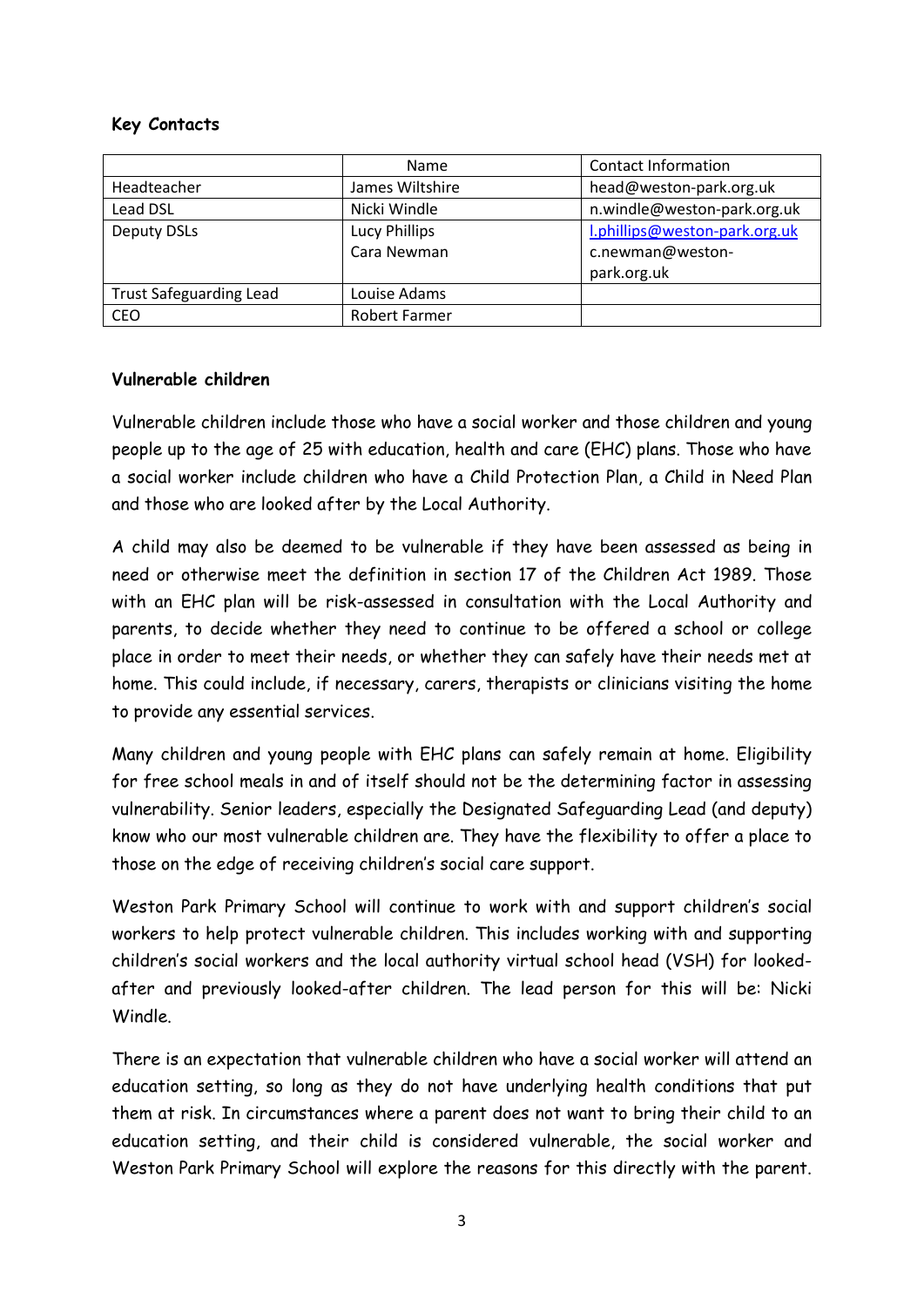Where parents are concerned about the risk of the child contracting COVID19, Weston Park Primary School or the social worker will talk through these anxieties with the parent/carer following the advice set out by Public Health England. Weston Park Primary School will encourage our vulnerable children and young people to attend a school, including remotely if needed.

## **Attendance monitoring**

Local authorities and education settings do not need to complete their usual day-today attendance processes to follow up on non-attendance. Weston Park Primary School and social workers will agree with parents/carers whether children in need should be attending school – Weston Park Primary School will then follow up on any pupil that they were expecting to attend, who does not.

Weston Park Primary will also follow up with any parent or carer who has arranged care for their child(ren) and the child(ren) subsequently do not attend.

To support the above, Weston Park Primary will, when communicating with parents/carers and carers, confirm emergency contact numbers are correct and ask for any additional emergency contact numbers where they are available. The school will stay in contact with vulnerable families, not attending school, via a twice weekly phone call.

In all circumstances where a vulnerable child does not take up their place at school, or discontinues, Weston Park Primary School will notify their social worker.

If a child who does not usually attend our school wishes to use the provision, they will be asked about whether they have a family worker or social worker, the name of this professional and the name of the home school. They will also be required to provide details of three emergency contacts. The DSL at Weston Park Primary will then seek to contact the home school or the LA to request any essential information required so that the school can ensure the child is kept safe.

## **Designated Safeguarding Lead**

Weston Park Primary School has a Designated Safeguarding Lead (DSL) and Deputy DSL's.

The Designated Safeguarding Lead is: Nicki Windle

The Deputy Designated Safeguarding Leads are: Lucy Phillips, James Wiltshire, Cara Newman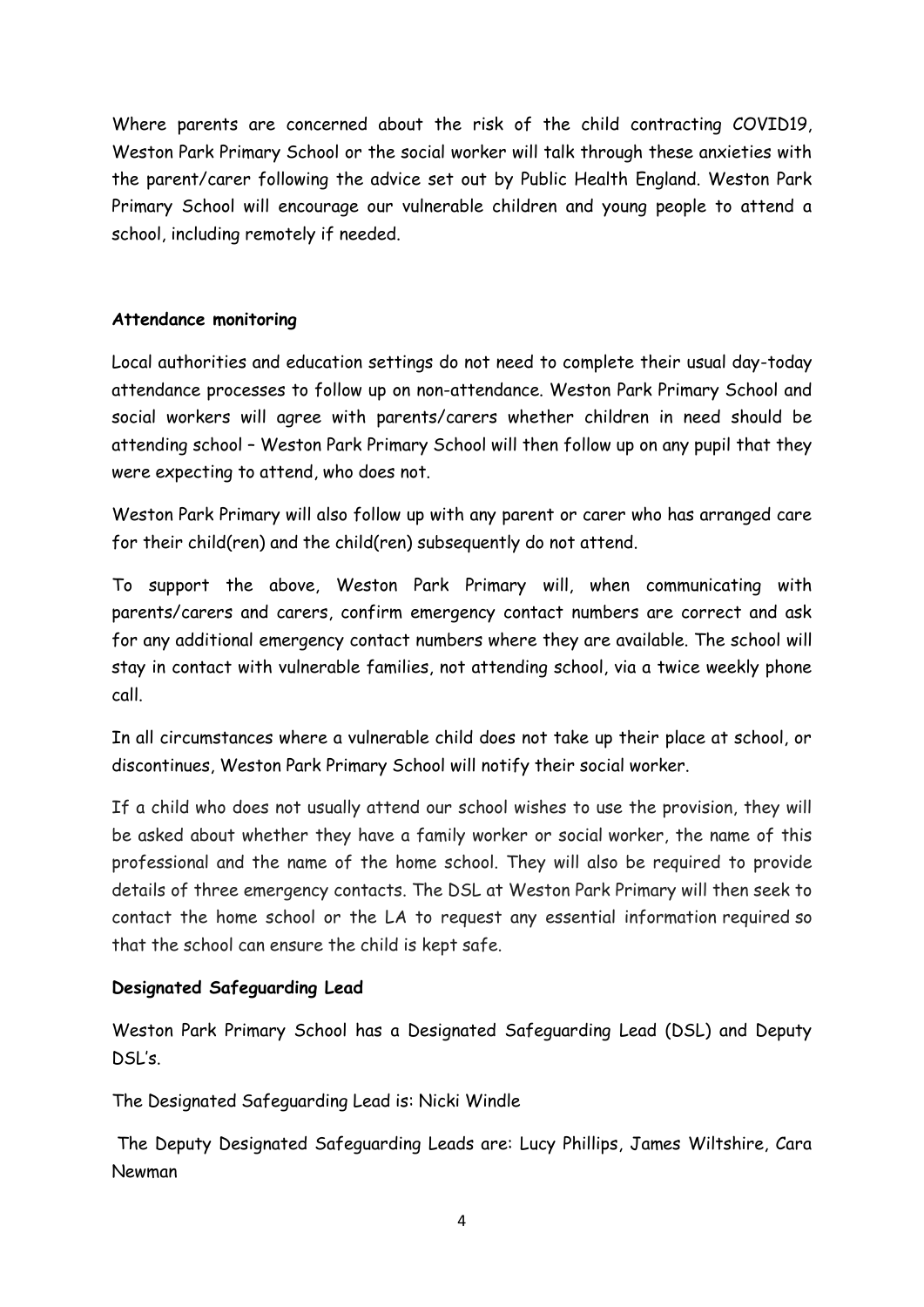The optimal scenario is to have a trained DSL (or deputy) available on site. Where this is not the case a trained DSL (or deputy) will be available to be contacted via phone or online video - for example when working from home.

Where a trained DSL (or deputy) is not on site, in addition to the above, a senior leader will assume responsibility for co-ordinating safeguarding on site. This might include updating and managing access to child protection online management system, CPOMS and liaising with the offsite DSL (or deputy) and as required liaising with children's social workers where they require access to children in need and/or to carry out statutory assessments at the school.

It is important that all staff and volunteers have access to a trained DSL (or deputy). On each day staff on site will be made aware of that person is and how to speak to them. The DSL will continue to engage with social workers, and attend all multi-agency meetings, which can be done remotely.

## **Reporting a concern**

Where staff have a concern about a child, they should continue to follow the process outlined in the school Safeguarding Policy, this includes making a report via CPOMS, which can be done remotely. In the unlikely event that a member of staff cannot access their CPOMS from home, they should email the Designated Safeguarding Lead and Headteacher. This will ensure that the concern is received. Staff are reminded of the need to report any concern immediately and without delay. Where staff are concerned about an adult working with children in the school, they should report the concern to the headteacher. If there is a requirement to make a notification to the headteacher whilst away from school, this should be done verbally and followed up with an email to the headteacher. Concerns around the Headteacher should be directed to the Chair of Governors: John Martin

# **Safeguarding Training and induction**

DSL training is very unlikely to take place whilst there remains a threat of the COVID 19 virus. For the period COVID-19 measures are in place, a DSL (or deputy) who has been trained will continue to be classed as a trained DSL (or deputy) even if they miss their refresher training.

All existing school staff have had safeguarding training and have read part 1 of Keeping Children Safe in Education (2019). The DSL should communicate with staff any new local arrangements, so they know what to do if they are worried about a child.

Where new staff are recruited, or new volunteers enter Weston Park Primary School, they will continue to be provided with a safeguarding induction.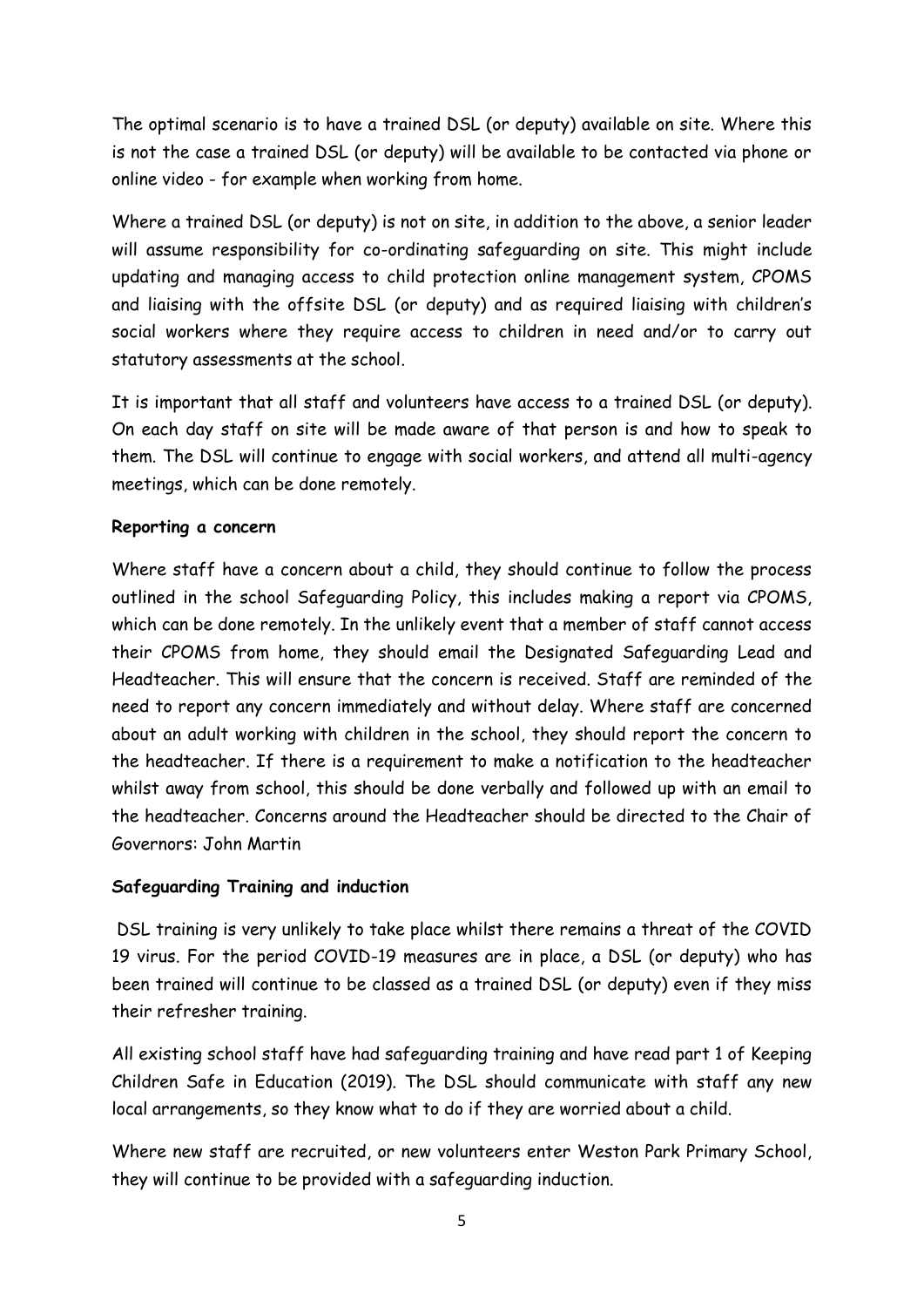If staff are deployed from another education or children's workforce setting to our school, we will take into account the DfE supplementary guidance on safeguarding children during the COVID-19 pandemic and will accept portability as long as the current employer confirms in writing that:-

- the individual has been subject to an enhanced DBS and children's barred list check
- there are no known concerns about the individual's suitability to work with children
- there is no ongoing disciplinary investigation relating to that individual

#### **Safer recruitment/volunteers and movement of staff**

It remains essential that people who are unsuitable are not allowed to enter the children's workforce or gain access to children. When recruiting new staff, Weston Park primary School will continue to follow the relevant safer recruitment processes for their setting, including, as appropriate, relevant sections in part 3 of Keeping Children Safe in Education (2019) (KCSIE).

In response to COVID-19, the Disclosure and Barring Service (DBS) has made changes to its guidance on standard and enhanced DBS ID checking to minimise the need for face-to-face contact.

Where Weston Park Primary School are utilising volunteers, we will continue to follow the checking and risk assessment process as set out in paragraphs 167 to 172 of KCSIE.

Under no circumstances will a volunteer who has not been checked be left unsupervised or allowed to work in regulated activity. Weston Park Primary will continue to follow the legal duty to refer to the DBS anyone who has harmed or poses a risk of harm to a child or vulnerable adult. Full details can be found at paragraph 163 of KCSIE. school name will continue to consider and make referrals to the Teaching Regulation Agency (TRA) as per paragraph 166 of KCSIE and the TRA's 'Teacher misconduct advice for making a referral.

During the COVID-19 period all referrals should be made by emailing [Misconduct.Teacher@education.gov.uk](mailto:Misconduct.Teacher@education.gov.uk)

Whilst acknowledging the challenge of the current National emergency, it is essential from a safeguarding perspective that any school is aware, on any given day, which staff/volunteers will be in the school, and that appropriate checks have been carried out, especially for anyone engaging in regulated activity. As such, Weston Park Primary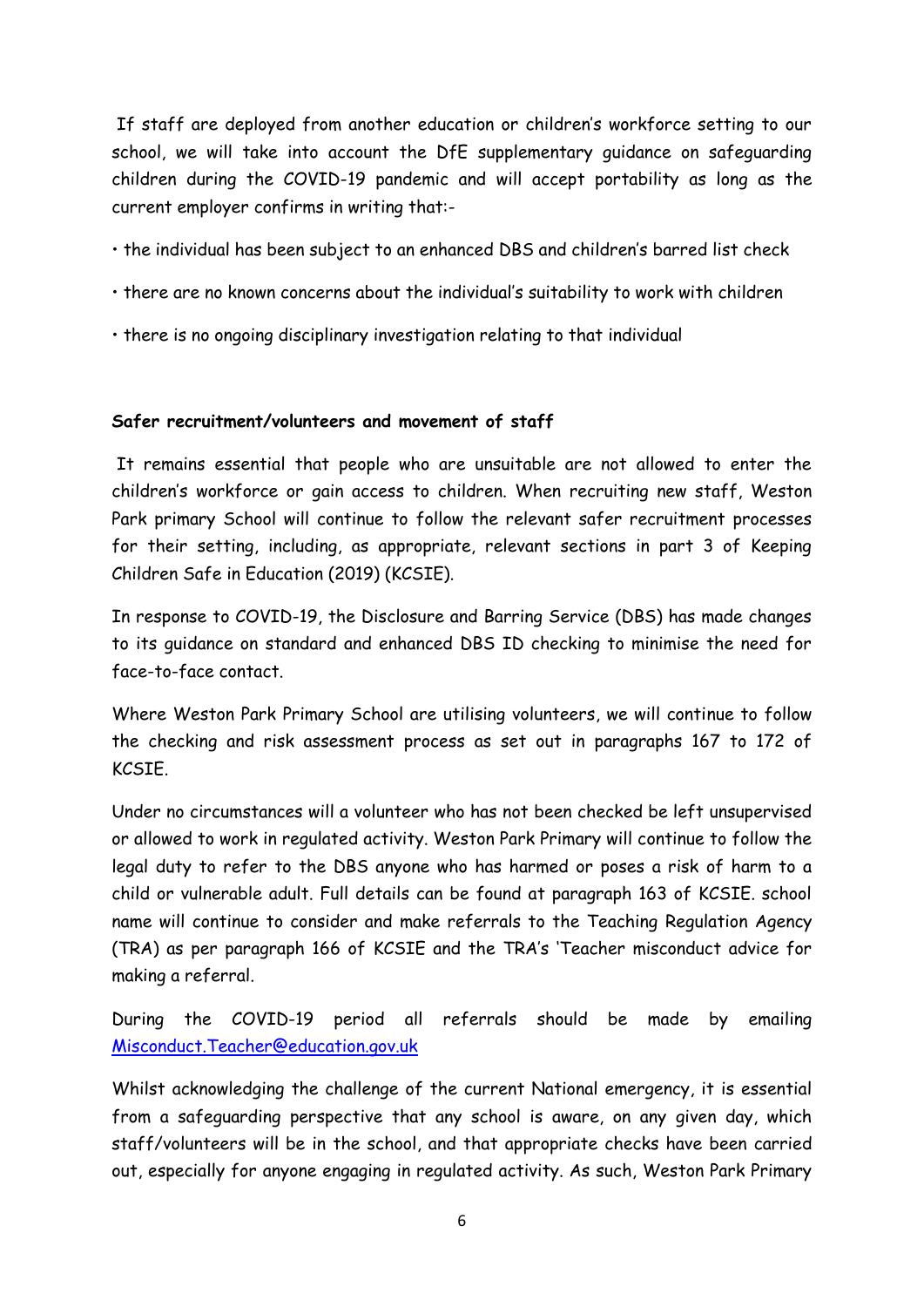School will continue to keep the single central record (SCR) up to date as outlined in paragraphs 148 to 156 in KCSIE.

## **Online safety in school**

Weston Park Primary will continue to provide a safe environment, including online. This includes the use of an online filtering system.

Where students are using computers in school, appropriate supervision will be in place.

# **Children and online safety away from school and college**

It is important that all staff who interact with children, including online, continue to look out for signs a child may be at risk. Any such concerns should be dealt with as per the Child Protection Policy and where appropriate referrals should still be made to children's social care and as required, the police. Online teaching should follow the same principles as set out in the schools code of conduct.

If at any point Weston Park Primary starts to deliver online lesson the following guidance will be followed:

Weston Park Primary will ensure any use of online learning tools and systems is in line with privacy and data protection/GDPR requirements.

Below are some things to consider when delivering virtual lessons, especially where webcams are involved:

• No 1:1s, groups only

• Staff and children must wear suitable clothing, as should anyone else in the household.

• Any computers used should be in appropriate areas, for example, not in bedrooms; and the background should be blurred.

• The live class should be recorded so that if any issues were to arise, the video can be reviewed.

• Live classes should be kept to a reasonable length of time, or the streaming may prevent the family 'getting on' with their day.

• Language must be professional and appropriate, including any family members in the background. • Staff must only use platforms provided by the school to communicate with pupils

• Staff should record, the length, time, date and attendance of any sessions held.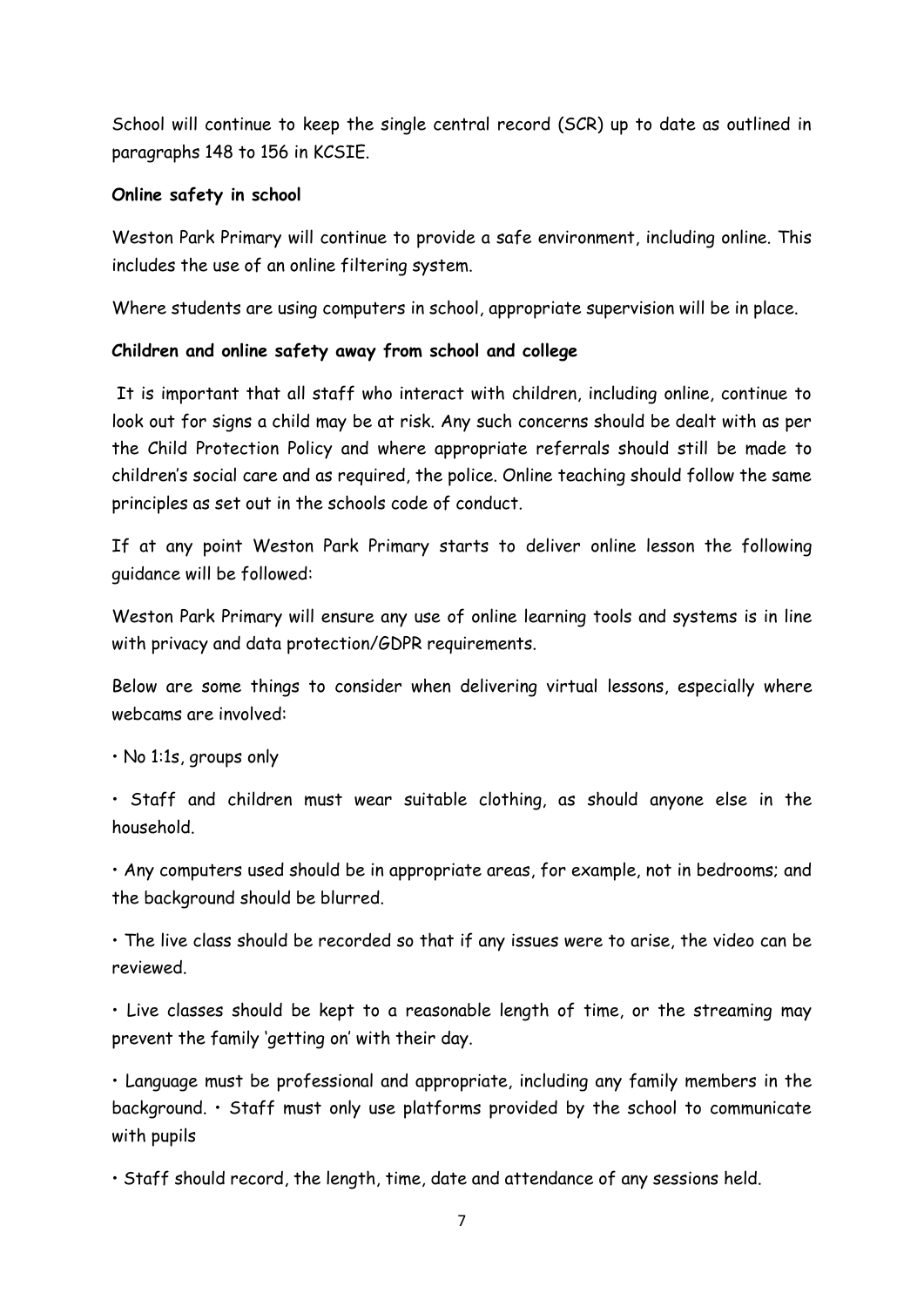#### **Supporting children not in school**

Weston Park Primary is committed to ensuring the safety and wellbeing of all its Children and Young people.

Where the DSL has identified a child to be on the edge of social care support, or who would normally receive pastoral-type support in school, they should ensure that a robust communication plan is in place for that child or young person. Details of this plan must be recorded on CPOMS, as should a record of contact have made.

Other individualised contact methods should be considered and recorded. Weston Park primary School and its DSL will work closely with all stakeholders to maximise the effectiveness of any communication plan. This plan must be reviewed regularly (at least once a fortnight) and where concerns arise, the DSL will consider any referrals as appropriate.

The school will share safeguarding messages on its website and social media pages.

Weston Park Primary School recognises that school is a protective factor for children and young people, and the current circumstances, can affect the mental health of pupils and their parents/carers.

Teachers at Weston Park Primary School need to be aware of this in setting expectations of pupils' work where they are at home. Weston Park Primary School will ensure that where we care for children of critical workers and vulnerable children on site, we ensure appropriate support is in place for them. This will be bespoke to each child and recorded on CPOMS.

## **Supporting children in school**

Weston Park Primary School is committed to ensuring the safety and wellbeing of all its students.

Weston Park Primary School will continue to be a safe space for all children to attend and flourish.

The Headteacher – James Wiltshire - will ensure that appropriate staff are on site and staff to pupil ratio numbers are appropriate, to maximise safety. The school will refer to the Government guidance for education and childcare settings on how to implement social distancing and continue to follow the advice from Public Health England on handwashing and other measures to limit the risk of spread of COVID19.

Weston Park Primary School will ensure that where we care for children of critical workers and vulnerable children on site, we ensure appropriate support is in place for